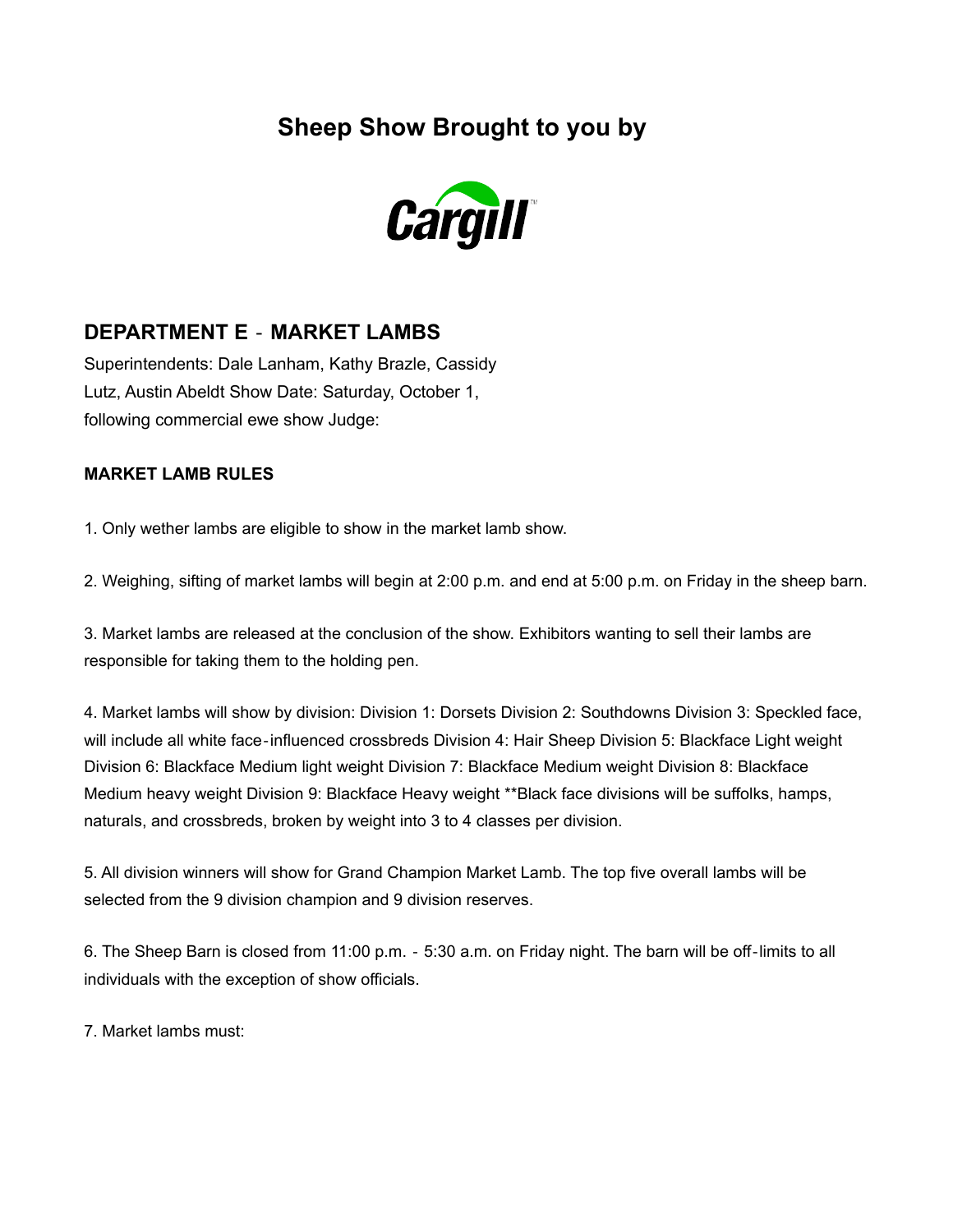a.. Weigh at least 90 pounds b. Have lamb teeth in place c. Be free from testicle and castration scar tissue

8. All market lambs and commercial ewes must be "slick shorn," above the knee and hock joints, including the head, before arrival on the grounds. A maximum of 0.2 (two tenths) inch of wool is permitted.

9. Touch-up clipping only with battery-operated clippers, scissors or hand shears will be allowed. No artificial coloring or use of adhesives is allowed on market lambs.

10. No blocking tables are permitted on the grounds in the sheep/goat division. Blowers will be allowed for sheep.

11. Muzzles are permitted in your livestock pen only. Muzzles must be removed any time lambs are outside their pen. Drenching is only permitted in your pen.

12. Identification: All lambs must be tagged on or before June 15 of the current show year with an official 4‐H/FFA EID tag. A completed nomination form with a DNA sample must be postmarked by June 15 of the current year.

13. Breed Classification - During check-in, all market lambs will be classified by breed into the proper Division, regardless of the breed designation on entry form. The decision of the Classifier is final.

14. No pen shavings will be provided. Each exhibitor will need to bring their own shavings for their pens.

15. Communicable Disease/Club Lamb Fungus ‐ Sheep will be visually inspected by a Show veterinarian for sore mouth, infectious skin lesions (ringworm) and general health. This will be done as you check in your sheep from 2:00- 5:00 p.m. on Friday. All blankets must be completely removed from all sheep. Any lamb found to be infected with active fungal lesions or other health problems must be removed from the building. Any sheep may be required to undergo a second health inspection at the Superintendent's request.

16. Only one animal per person can go through the check‐in line.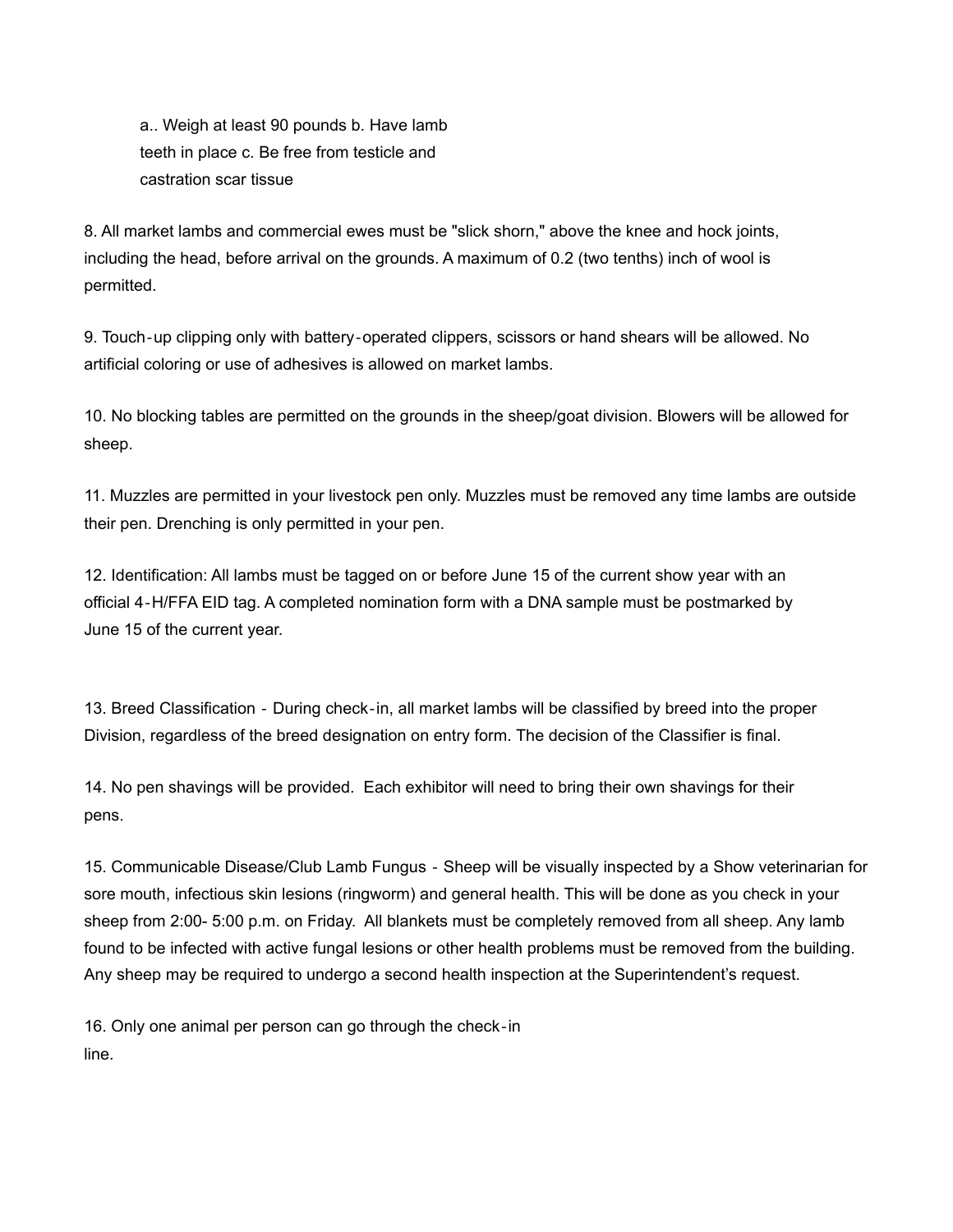17. Once lambs have been checked in, they are not allowed inside trailers for any reason. Lambs are required to stay in and around the sheep barn and are not permitted in the beef or goat barn. Failure to comply will result in disqualification from the Show.

18. Showing and Handling of Sheep ‐ An exhibitor and a lamb may be disqualified from the Show for using showmanship techniques which are deemed excessive or are inhumane treatment of an animal. This shall include but is not limited to the lifting of the front legs from the ground by pulling the animal from the head and neck. Disqualification applies to the animal being shown at the time of infraction and also disqualification will be administered by the Superintendent or the Superintendent's designate but can be initiated by the Show judge. During the judge's inspection or handling, all four feet of the animal are required to be in contact with the ground.

19. Each exhibitor is responsible to check in his/her base bid lamb(s) at the gathering pen beginning at 4:00 p.m. Saturday. Lambs will be accepted until 15 minutes after the completion of the showmanship contest

**MARKET LAMB PREMIUM LIST** Premiums will be paid to at least half the class, but will not be paid past 10th place. Amounts will be based on a percentage of the entries per class.

**DEPARTMENT F** ‐ **REGISTERED AND COMMERCIAL EWES** Superintendent: Dale Lanham, Kathy Brazle, Cassidy Lutz, Austin Abeldt Show Date: Registered ewes, Friday, September 31, 7:00 p.m: Commercial Ewes, 8 a.m. Saturday, October 1 Judge:

**REGISTERED BREEDING EWE RULES:** 1. All ewes must be registered in the exhibitor's name no later than July 1 of the current show year. Breed associations that issue ear tags should use registration ear tags. Registration papers must accompany all breeding ewes at check‐in on Friday.

2. All registered ewe exhibitors can enter a number of ewes (1 or 2) by breed and not have to designate the age or name of their animal on the entry form. Exhibitor can show a maximum of 2 ewes. This can be a combination of commercial or registered ewes.

3. Yearling ewes must be born on or between September 1, 2020 and August 31, 2021. Ewe lambs must be born on or after September 1, 2021. If an adequate number of ewe lambs are admitted, they will be split into two or more classes by age.